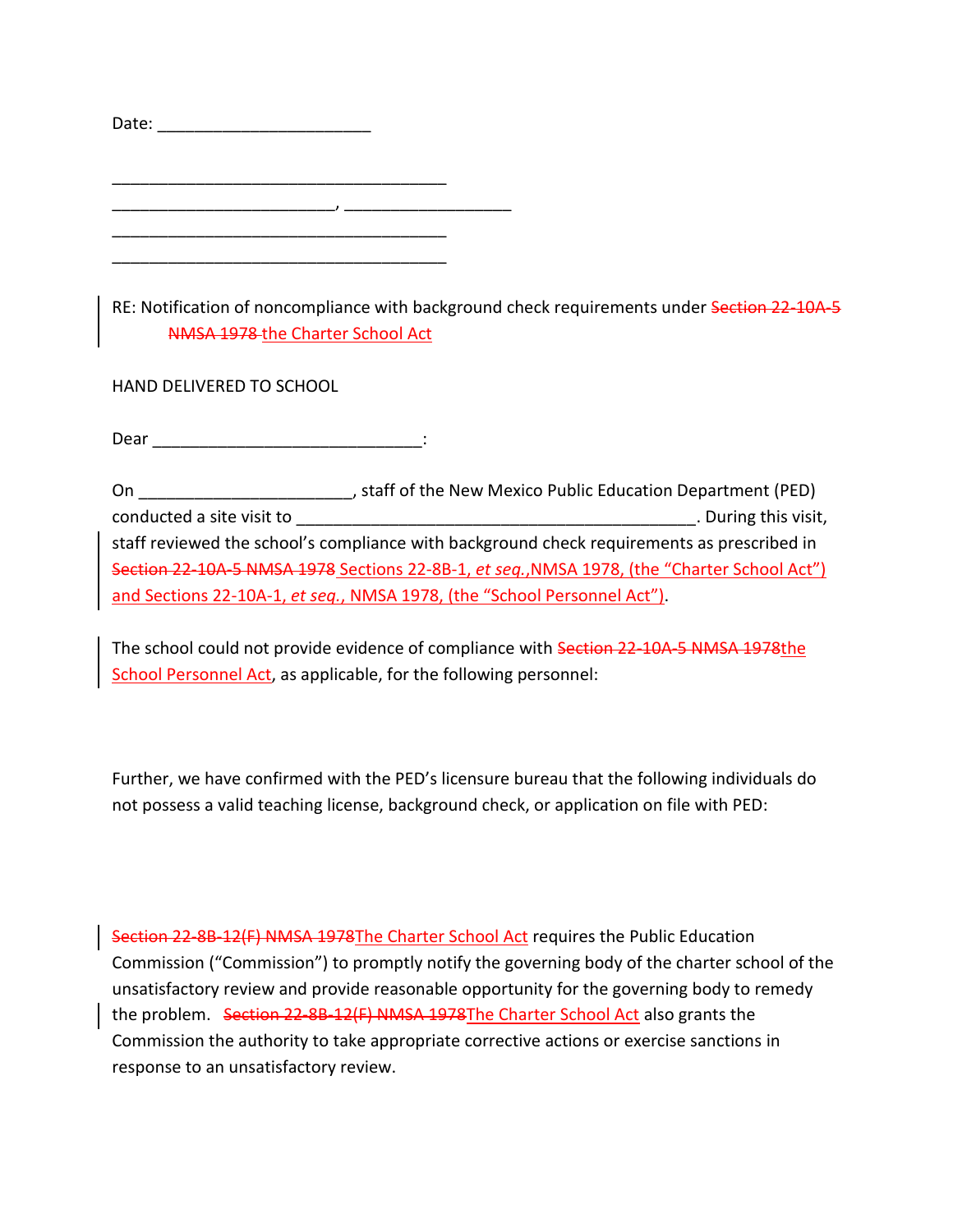This letter serves as written notice for the governing body to remedy the problem under Section 22-8B-12(F) NMSA 1978 of your school's failure to comply with statutory background check requirements and licensure requirements of the School Personnel Act. Your school has 48 hours from the receipt of this notification to provide proof to the NMPED's charter schools officeCommission that 1) an application for the appropriate background check as required by Section 22-10A-5 NMSA 1978the School Personnel Act has been received by 3M Cogent and 2) fingerprints have been taken at an approved Cogent fingerprinting site *for each individual listed on this letter's first page and currently employed at your school*.

Further, your school has 48 hours from the receipt of this notification to provide proof to the NMPED's charter schools officeCommission that the following individuals who neither have a background check on file with the PED nor with the school have been removed from the classroom immediately. These individuals shall not be allowed to have unsupervised access to students until a background check has been completed and reviewed by the school or the PED.

Finally pursuant to Section 22-10A-3(C) NMSA 1978the School Personnel Act, your school has 48 hours from the receipt of this notification to provide proof to the **NMPED's charter schools** officeCommission that the following individuals who do not hold a valid license or certificate (or have not submitted a complete application for licensure or certification) within the first three months from beginning employment duties shall not be compensated for services rendered until they demonstrate that they hold a valid license.

At its meeting on Table 1 and the Commission will determine whether the school has failed to comply with statutory background check requirements, whether the school has demonstrated prompt action to come into compliance with the requirements of Section 22-10A-5 NMSA 1978the School Personnel Act within 48 hours of written notification, and whether corrective actions or sanctions will be imposed.

Provided with this letter is a copy of Section 22-10A-5 NMSA 1978 and the Commission's Policy Statement on Background Check Violations.

If you have any questions, please contact me at (505) 827-6660.